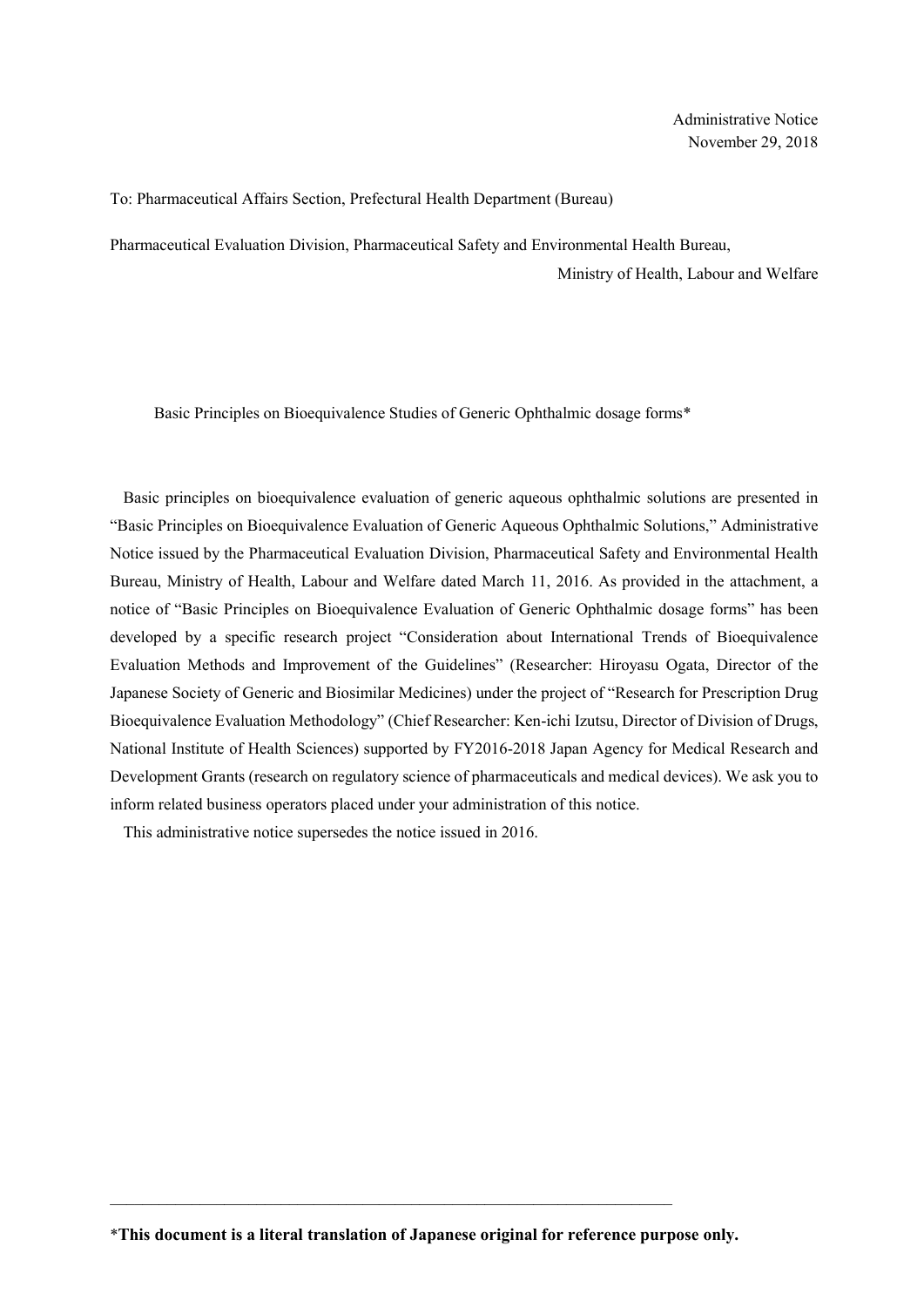## Basic Principles on Bioequivalence Studies of Generic Ophthalmic Dosage Forms

The principles apply to development of generic ophthalmic dosage forms and are intended to discuss studies required for their bioequivalence evaluation with reference drugs. In this document, evaluation methods are discussed to assure therapeutic equivalence in view of formulation, dosage form, and attributes of each product including physicochemical characteristics, pharmacological properties, and corneal/conjunctival tissue permeability.<sup>1)</sup>

In addition, it is desirable to access reference documents, consult with the reviewing office in advance as appropriate, plan and conduct appropriate studies.

## 1. Reference and test products

The test and reference products should be the same dosage form and contain the same active ingredient at the same concentration (same strength). The reference product should be subjected to physicochemical tests (viscosity, pH, particle size, etc.) depending on the formulation characteristics, and the lot with intermediate attributes should be used as the reference product. It is recommended to use a lot manufactured at the same lot size as the full-scale production (hereinafter referred to as production lot). However, a lot manufactured at a scale of not less than 1/10 of a full-scale production also can be used. Manufacturing method of the test product and commercial products should be same and physicochemical characteristics of both products should be equivalent.

A reference product whose content or potency is as close as possible to the labelled claim should be used. Furthermore, it is preferable that the difference between the content or potency of the test product and that of the reference product be within 5% of the labelled claim.

## 2. Bioequivalence evaluation

- (1) In principle, a clinical study should be conducted in an appropriate subject population to evaluate bioequivalence using an index of clinical effectiveness. Appropriate endpoints related to the clinical effectiveness should be selected according to the drug. The number of subject enough to evaluate equivalence statistically should be specified, and the study should be conducted. An appropriate equivalence acceptable range for each endpoint should be specified to assess equivalence of the clinical effectiveness between the test and reference products.
- (2) When it is difficult to evaluate bioequivalence using an index of clinical effectiveness in a clinical study in an appropriate subject population, the clinical study should be conducted to confirm that the clinical effectiveness of the test product is similar to that of the reference product and evaluate bioequivalence by either Method A or B. Method B, however, should be chosen only if it is difficult to evaluate equivalence by Method A. As acceptance criteria, an appropriate acceptable range for each of the active ingredient and endpoint should be specified.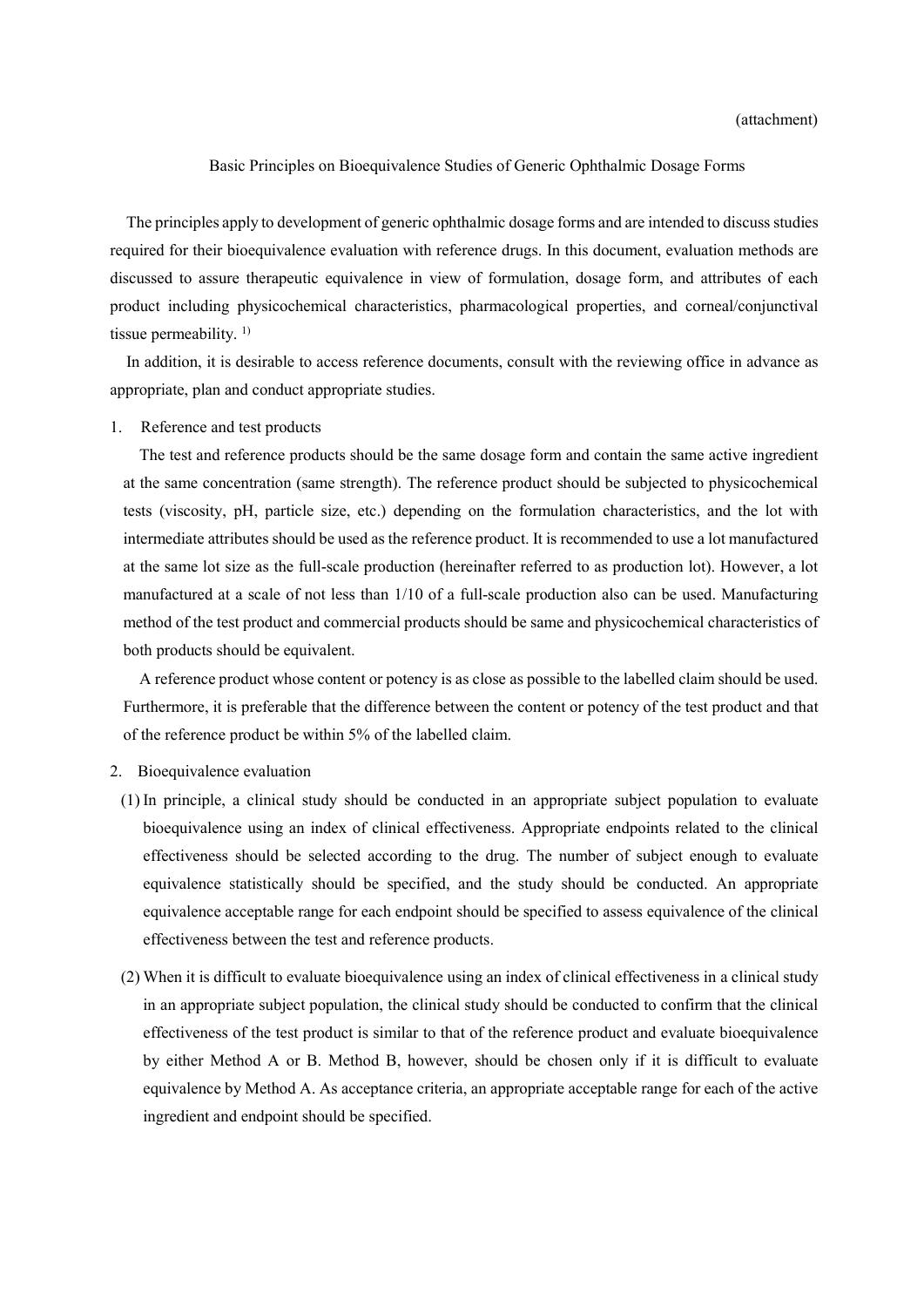- Method A: In an appropriate non-clinical pharmacological evaluation system with high discriminatory power for the difference in formulation characteristics between products, evaluate equivalence between the test and reference products by using the index of pharmacological effect.
- Method B: Evaluate similarity of the physicochemical characteristics of the test product to that of the reference product.

The appropriate non-clinical pharmacological evaluation system with high discriminatory power for the difference in formulation characteristics between products should be a system in which a doseresponse relationship can be detected at an appropriate common ratio in a range of the active ingredient concentration with that in the test product around the middle. In addition, conditions showing timedependent (timing of ocular administration) and dose-response relationships should be investigated to justify the evaluation system.

The clinical study should be conducted to confirm that the clinical effectiveness of the test product is similar to that of the reference product. The study design and endpoints should be specified in view of the active ingredient, evaluation system, and attributes of changed excipients. In addition, sample size should be specified so that similarity of the clinical effectiveness can be adequately evaluated. For instance, similarity can be evaluated as follows: If the difference in mean value of the parameter for efficacy evaluation between the test and reference products falls within a prespecified range of the acceptance value, the test product can be judged to be similar to the reference product. The acceptance value is the clinically acceptable maximum difference and should be smaller than the observed difference in a superiority study that has demonstrated the efficacy of the active control drug.

- 3. If the target tissue of the active ingredient is the ocular surface only, the clinical study in humans may be replaced by pharmacological studies *(in vitro and/or animal studies)* in addition to demonstration that physicochemical characteristics of the test product are similar to those of the reference product.
- 4. For aqueous ophthalmic solutions in which all the ingredients and excipients are completely dissolved, neither clinical nor animal studies will be required in principle if components and amounts (concentrations) of excipients in the test product are judged to be the same as those in the reference product in view of their impacts on formulation characteristics of drug product, and both test and reference products are deemed to have similar physicochemical characteristics such as viscosity, pH, and osmolality.
- 1) The basic principles may apply to bioequivalence evaluation for a partial change (formulation change) of the excipients qualitatively and quantitatively in an approved ophthalmic dosage form.